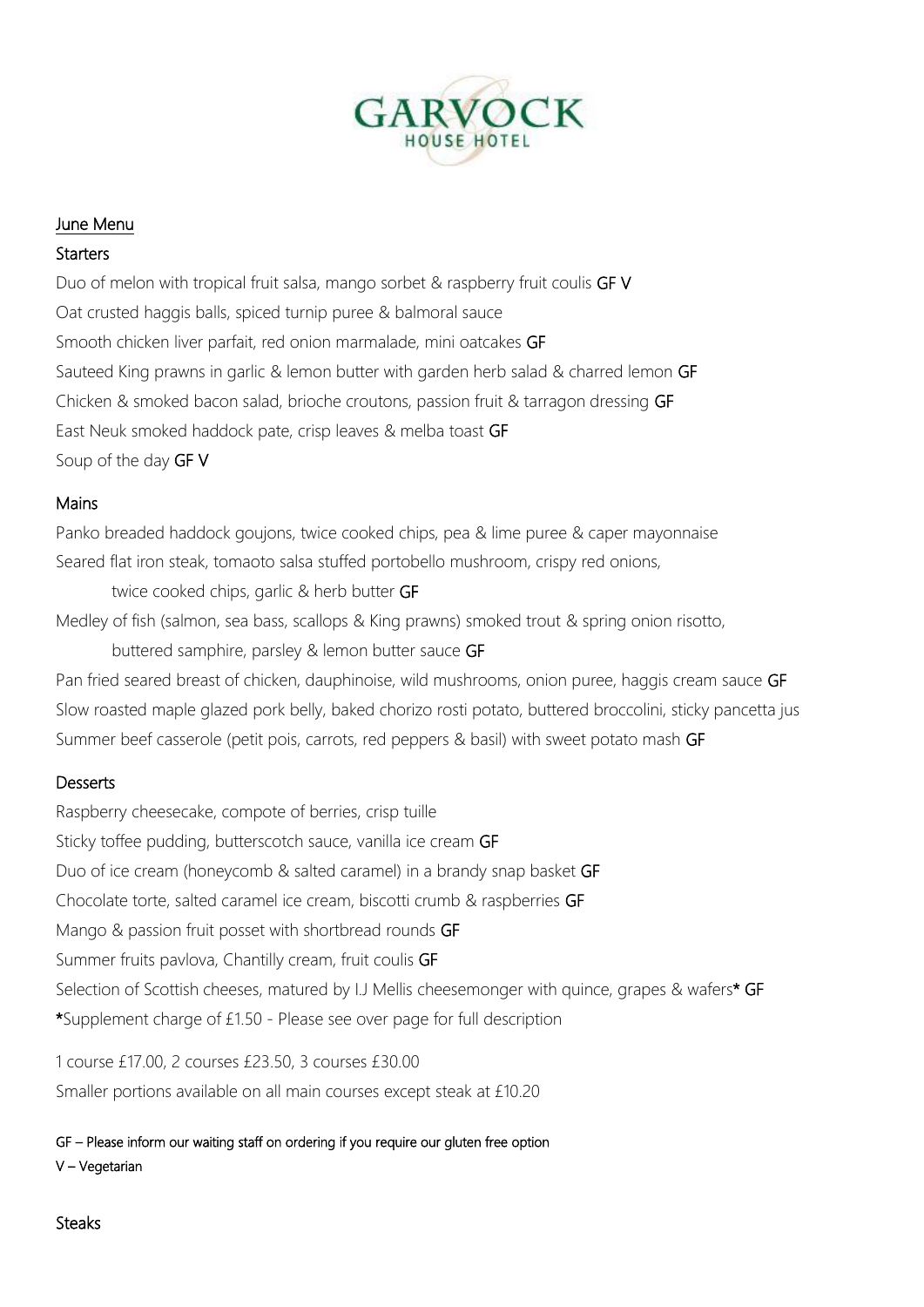

A selection of Scottish steaks, minimum 35 days extra matured, all char grilled and cooked to your preference. Served with plum tomato, button mushrooms, onion rings & home made chips with either pepper sauce, blue cheese or garlic butter.

| 7 oz Fillet steak  | £38.00 |
|--------------------|--------|
| 8 oz Rib eye steak | £29.00 |
| 8 oz Sirloin steak | £28.00 |

#### Vegetarian (also available as vegan - VG) Starter £6.50, Main course £17.00

Baked vegetable couscous stuffed sweet pepper, salad with a tangy balsamic glaze No-meat meatballs in a light tomato sauce with spaghetti, cherry tomato & red onion salad, basil oil VG

### Light Bites

| Prawns, King prawns & Heatherfield smoked salmon cocktail                   | £ 8.75 |
|-----------------------------------------------------------------------------|--------|
| Feta, olive & marinated tomato salad GF                                     | £ 8.75 |
| Panko breaded buttermilk chicken goujons, house salad, fries & garlic aioli | £12.50 |
| Smoked haddock mac & cheese                                                 | £10.00 |
| Garvock House beef burger with cheese, salad, pickles & fries               | £12.50 |
| Garvock House club sandwich & fries                                         | £12.50 |

#### Monday, Tuesday, Wednesday Club Menu £18.50 per person

Smoked salmon, prawn & crab cocktail, baby gem, zingy tomato sauce GF Honeydew melon, summer berry assortment, lemon sorbet GF Soup of the day GF -ooOoo-Salmon & King prawn linguine, house salad Braised blade of beef, creamy mash, celeriac puree, onion gravy GF Mediterranean vegetable lasagne, garlic bread -ooOoo-Summer berries & vanilla ice cream GF Strawberry cheesecake, crisp tuille, berry compote Mull truckle & brie cheese, grapes, chutney & oatcakes GF